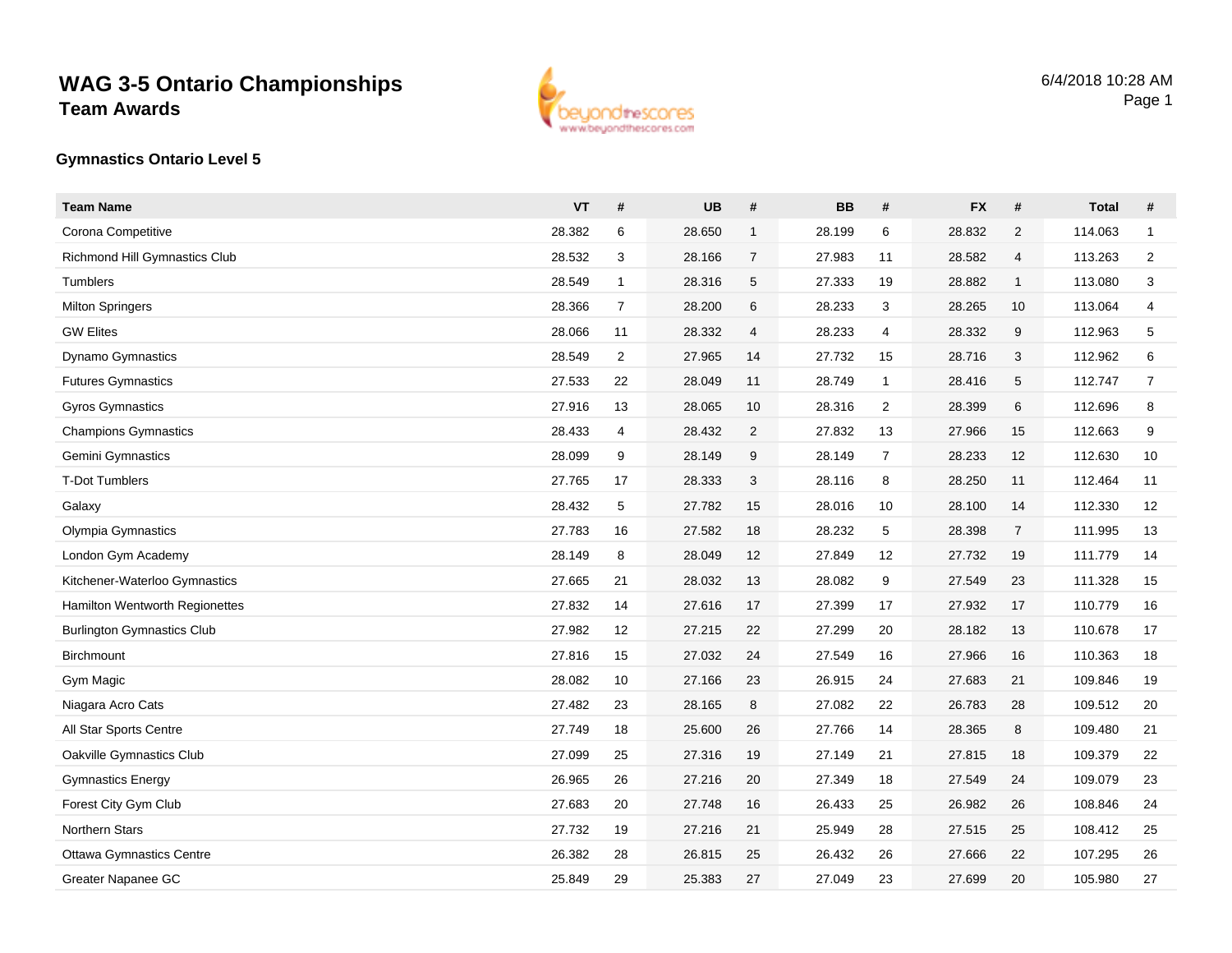## **WAG 3-5 Ontario ChampionshipsTeam Awards**



| Blenheim-Kent                                  | 27.166 | 24 | 23.932 | 28 | 25.616 | 29 | 26.882 | 27 | 103.596 | 28 |
|------------------------------------------------|--------|----|--------|----|--------|----|--------|----|---------|----|
| Alpha Gymnastics Academy                       | 26.683 | 27 | 23.632 | 29 | 26.266 | 27 | 26.583 | 29 | 103.164 | 29 |
| <b>Toronto Premier Gym Club</b>                | 18.916 | 30 | 18.533 | 32 | 18.366 | 31 | 18.816 | 33 | 74.631  | 30 |
| <b>Revolution Gymnastics And Sports Centre</b> | 18.532 | 37 | 18.100 | 35 | 18.283 | 32 | 19.083 | 30 | 73.998  | 31 |
| Kingston Gymnastics                            | 18.550 | 35 | 18.599 | 31 | 18.033 | 34 | 18.666 | 35 | 73.848  | 32 |
| Gymnastics Mississauga                         | 18.682 | 32 | 18.433 | 33 | 18.066 | 33 | 18.599 | 37 | 73.780  | 33 |
| <b>Infinity Gymnastics Centre</b>              | 18.416 | 39 | 17.983 | 36 | 18.466 | 30 | 18.866 | 31 | 73.731  | 34 |
| <b>East York Gymnastics</b>                    | 18.566 | 34 | 18.716 | 30 | 18.016 | 35 | 18.116 | 40 | 73.414  | 35 |
| Scarborough Gym Elites                         | 18.816 | 31 | 18.333 | 34 | 17.366 | 37 | 18.599 | 38 | 73.114  | 36 |
| Dancemakers Gymnastics                         | 18.549 | 36 | 17.633 | 37 | 17.299 | 38 | 18.732 | 34 | 72.213  | 37 |
| Horizons Gymnastics                            | 18.516 | 38 | 17.566 | 38 | 17.516 | 36 | 18.366 | 39 | 71.964  | 38 |
| Flip 'n' Wicked Gymnastics                     | 18.616 | 33 | 16.316 | 40 | 17.299 | 39 | 18.633 | 36 | 70.864  | 39 |
| <b>KSG Aurora</b>                              | 18.416 | 40 | 16.866 | 39 | 16.699 | 40 | 18.849 | 32 | 70.830  | 40 |
| <b>Global Gymnastics</b>                       | 9.166  | 47 | 9.533  | 41 | 9.833  | 41 | 9.733  | 41 | 38.265  | 41 |
| <b>Woolwich Cardinals Gymnastics</b>           | 9.250  | 44 | 9.350  | 44 | 9.316  | 44 | 9.666  | 42 | 37.582  | 42 |
| <b>Grand River Gymmies</b>                     | 9.733  | 42 | 8.883  | 49 | 9.250  | 45 | 9.566  | 43 | 37.432  | 43 |
| <b>Whitby Gymnastics</b>                       | 9.133  | 50 | 9.383  | 43 | 9.166  | 47 | 9.500  | 44 | 37.182  | 44 |
| <b>Guelph Saultos</b>                          | 9.750  | 41 | 9.450  | 42 | 8.483  | 57 | 9.483  | 45 | 37.166  | 45 |
| <b>Synergy Gymnastics</b>                      | 8.900  | 54 | 9.216  | 45 | 8.916  | 54 | 9.350  | 48 | 36.382  | 46 |
| <b>Club Les Sittelles</b>                      | 9.083  | 51 | 9.116  | 47 | 8.983  | 50 | 8.833  | 57 | 36.015  | 47 |
| <b>Gymnastic Giants</b>                        | 9.283  | 43 | 8.750  | 52 | 8.516  | 56 | 9.333  | 49 | 35.882  | 48 |
| Georgian Bay Phoenix Gymnastics                | 8.983  | 52 | 9.000  | 48 | 8.933  | 53 | 8.966  | 55 | 35.882  | 49 |
| Smiths Falls Gym Stars                         | 9.166  | 48 | 8.783  | 50 | 8.383  | 59 | 9.433  | 46 | 35.765  | 50 |
| Swing Spring Flip                              | 8.950  | 53 | 8.333  | 58 | 9.100  | 49 | 9.366  | 47 | 35.749  | 51 |
| <b>Trillium GC</b>                             | 9.250  | 45 | 9.133  | 46 | 8.483  | 58 | 8.800  | 58 | 35.666  | 52 |
| <b>Alliston Gymnastics Club</b>                | 8.733  | 56 | 8.483  | 56 | 9.350  | 43 | 9.083  | 51 | 35.649  | 53 |
| <b>Quinte Bay</b>                              | 8.700  | 57 | 8.783  | 51 | 9.166  | 48 | 9.000  | 53 | 35.649  | 54 |
| Cornwall Gymnastics club                       | 8.750  | 55 | 8.666  | 53 | 8.966  | 51 | 9.033  | 52 | 35.415  | 55 |
| <b>Winstars Gymnastics</b>                     | 8.633  | 58 | 8.583  | 54 | 9.233  | 46 | 8.700  | 60 | 35.149  | 56 |
| <b>Bancroft Gems</b>                           | 9.233  | 46 | 7.650  | 60 | 8.966  | 52 | 9.283  | 50 | 35.132  | 57 |